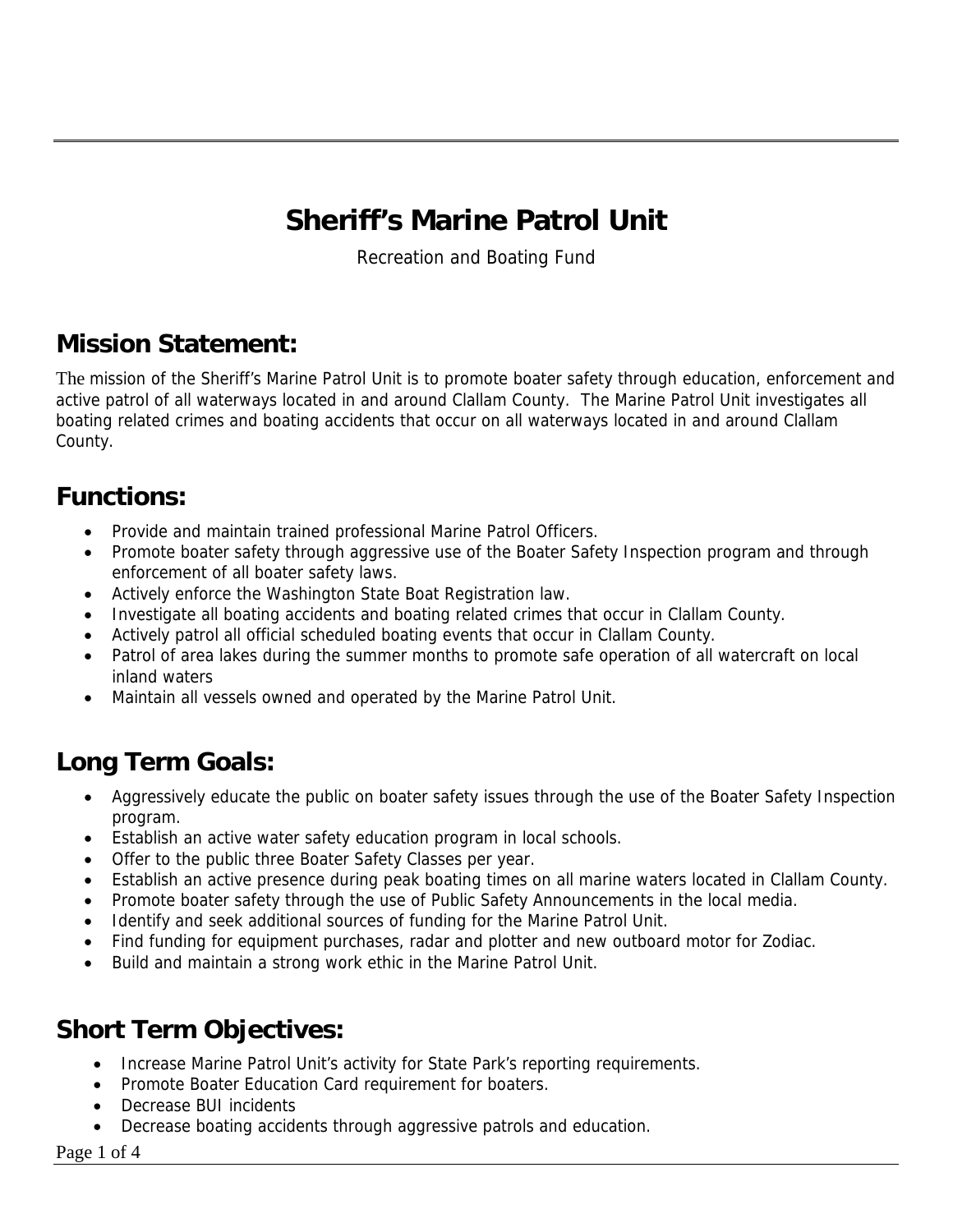- Increase PFD (life jacket) usage through education and on the water patrols.
- Offer to the public three Adventure in Boating Classes in 2010.
- Identify all boating related events that occur in Clallam County and schedule personnel and vessels to patrol those events.

#### **Accomplishments in 2008:**

- Boarded and inspected 870 vessels
- Contacted over 2100 individuals aboard vessels
- Patrolled all major boating events that occurred in Clallam County
- Worked joint marine patrols with US Coast Guard, US Border Patrol, Bainbridge Island Police Department Marine Unit, and Washington State Fish and Wildlife.
- Regular Public Boater Safety Announcements aired on KONP radio during boating season.

### **Additional Funding Secured in 2009:**

- Boater Safety Grant for 2009 and 2010 for \$18,858 for wages and benefits for increased patrol hours.
- Special Emphasis Grant for 2009 and 2010 for \$11,390 for wages and benefits for BUI (boating under the influence), PFD (life jackets), and Boater Education Card emphasis patrols in Marine Area 5 – Sekiu.

#### **Performance Indicators:**

- Hours spent patrolling waterways
- Number of Safety Inspections completed
- Statistical tracking and review of boating safety incidents, injuries, and property damage.
- Year to year comparison analysis of safety training programs and their content.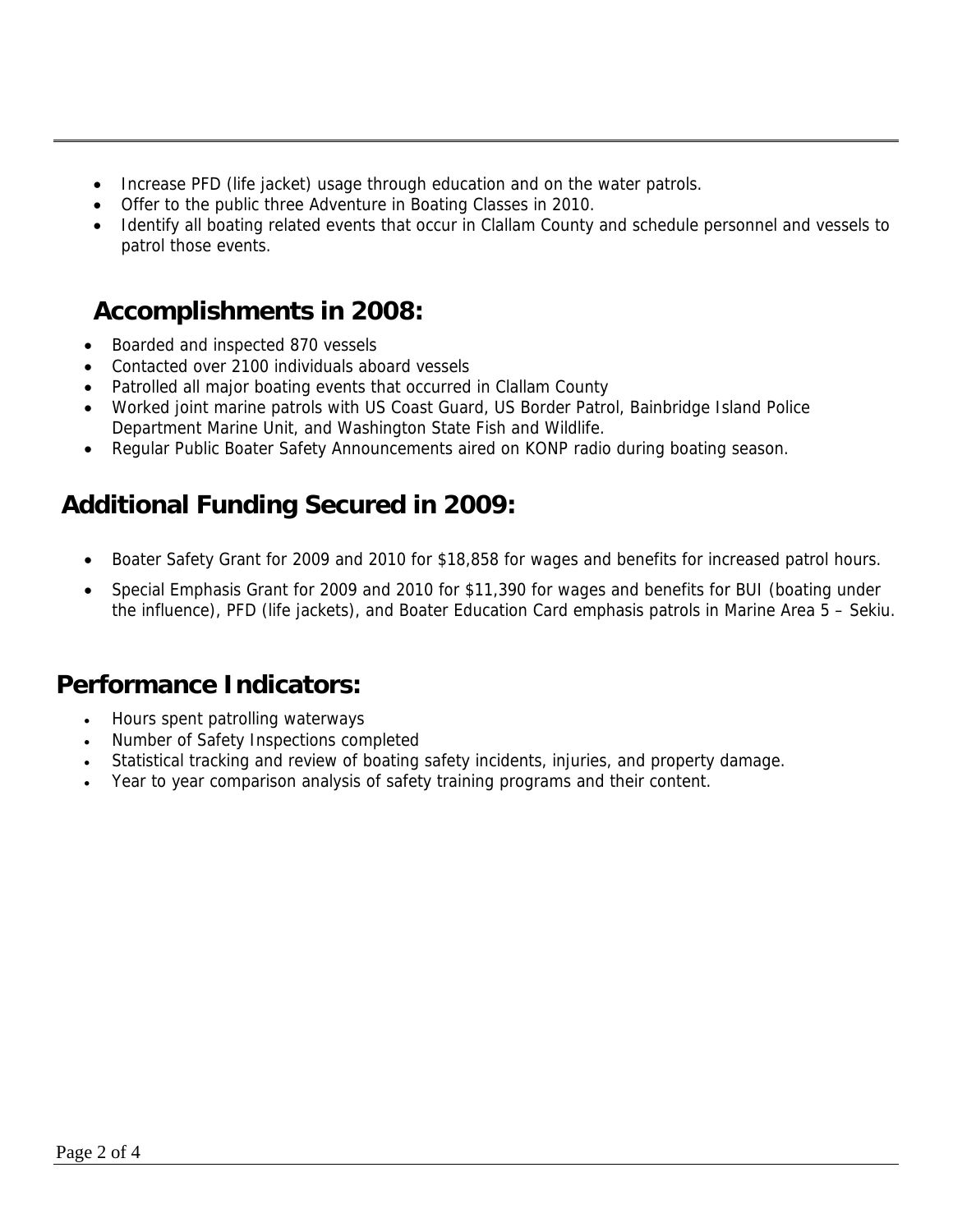## **Workload Indicators:**

|                                                                | 2007 Actual | 2008 Actual | 6/30/09 | 2010            |
|----------------------------------------------------------------|-------------|-------------|---------|-----------------|
|                                                                |             |             | Actual  | Estimated       |
| Reportable activity to Washington State Parks                  | 142         | 870         | 500     | 1,000           |
| Hours spent actively patrolling waterways                      | 163         | 459         | 148     | 500             |
| Number of Safety Inspections completed                         | 133         | 870         | 500     | 1,000           |
| Citations written for boater safety violations                 | 8           | 5           |         | 25              |
| Citations written for vessel registration violations           |             |             | 0       | 5               |
| Boater education programs given to the public                  | 0           | 0           | 3       | 3               |
| Public events attended by the Unit to promote<br>safe boating. | 6           | 12          | 6       | 12 <sup>2</sup> |

# **Operating Budget**

#### **Revenues:**

|                                       | 2007 Actual    | 2008 Actual    | 6/30/09  | 2010           |
|---------------------------------------|----------------|----------------|----------|----------------|
|                                       |                |                | Actual   | Budget         |
| <b>Beginning Fund Balance</b>         | 16,397         | 59,098         | 47,654   | 52,735         |
| <b>Taxes</b>                          | 0              | $\Omega$       | 0        | 0              |
| Licenses and Permits                  | $\mathbf{0}$   | $\overline{0}$ | 0        | 0              |
| Intergovernmental Revenues            | 35,115         | 58,048         | 35,471   | 53,748         |
| <b>Charges for Goods and Services</b> | 0              | $\overline{0}$ | 200      | $\overline{0}$ |
| <b>Fines and Forfeits</b>             | 187            | $\overline{0}$ | 0        | 300            |
| <b>Miscellaneous Revenues</b>         | 50,000         | $\overline{0}$ | 1,301    | 3,250          |
| <b>Other Financing Sources</b>        | $\overline{0}$ | $\overline{0}$ | 0        | $\Omega$       |
| <b>General Tax Support</b>            | 0              | $\mathbf{0}$   | 0        | $\Omega$       |
| <b>TOTAL</b>                          | \$85,302       | \$117,146      | \$84,626 | \$110,033      |